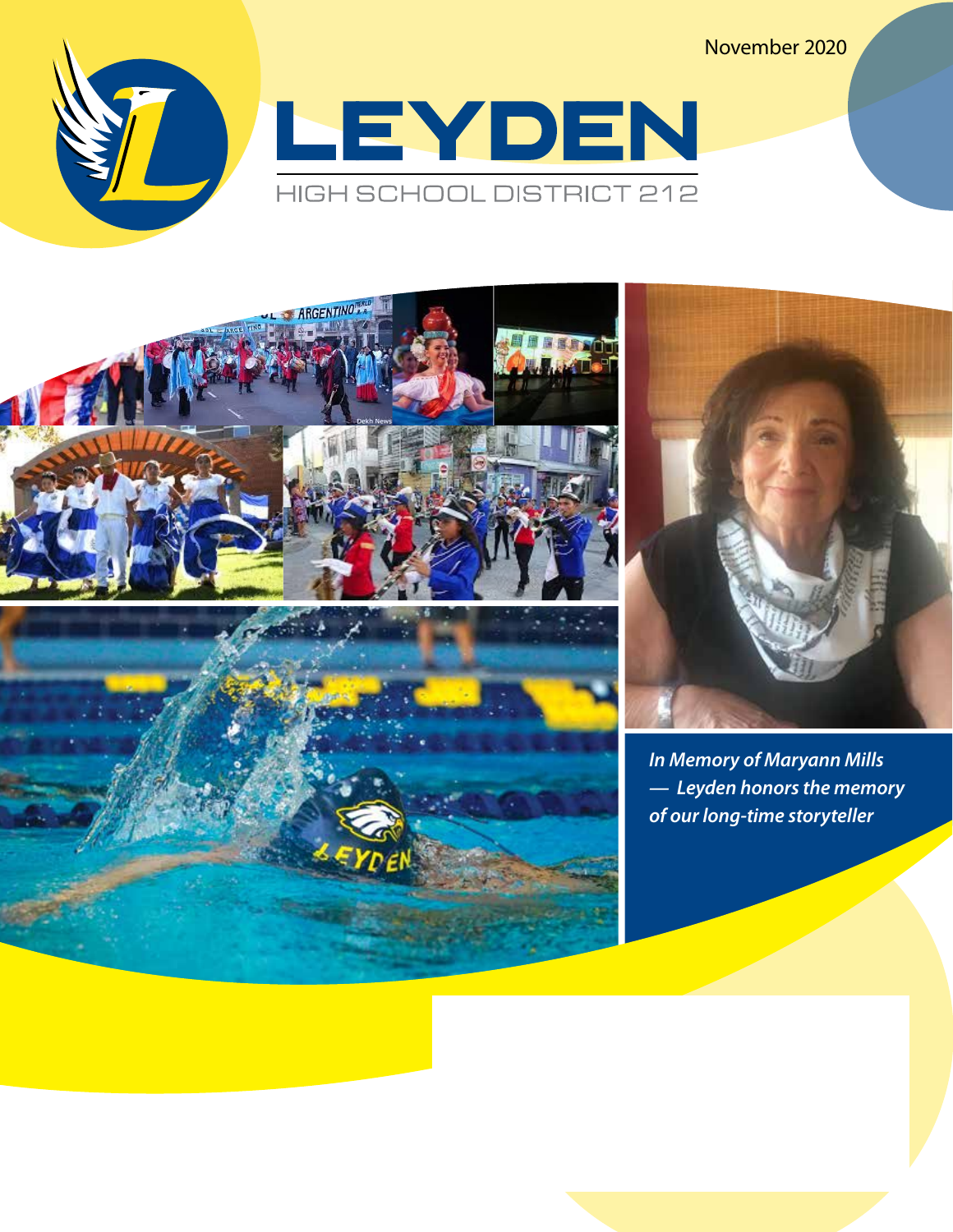# Superintendent's Corner



*Nick Polyak, Ed.D. Superintendent*

Hello Leyden Family,

For almost a year the headlines have been about the extraordinary and unprecedented events happening in schools, our country, and the world. So much of the information being communicated in 2020 has been unsettling.

Taking that into consideration, and knowing I have only a few chances a year to reveal my thoughts, I want to focus on the positive in this newsletter. I'd like to share the sentiments that make me proud and grateful to be part of the Leyden community.

As we navigate the fall season, and look forward to the future, the following are examples of the things I'm thankful for:

- A student body that loves to learn and to give back in service to their communities and the world
- Parents who trust and work with us to help their kids reach their full potential
- A faculty and staff that are second to none, and will do anything for our students and families
- Newly renovated and updated academic and athletic facilities that benefit our students and serve as points of community pride
- A Board of Education that is always committed to "Doing What's Best for the Kids"
- Community members that partner with us to create opportunities for the advancement of our students

When all of these pieces fall into place, you experience the magic that is the core of our high schools. No matter what the world unleashes, we succeed in keeping our focus on our most important asset - our kids.

I am always eager to share information about advances, progress and activities at Leyden. You are part of our achievements, and I thank you again for all you do to support our students and our community.

With #leydenpride, Nick Polyak

### West Leyden Senior a Commended Student in the NMS Program

West Leyden senior Brandon Mioduszewski, 17, is a Commended Student in the 2021 National Merit Scholarship Program. The Franklin Park resident recently received a letter of commendation from the National Merit Scholarship Corporation (NMSC) congratulating him on his academic achievements.

This year about 34,000 Commended Students throughout the nation are being recognized for their exceptional academic promise. Commended Students placed among the top 50,000 scorers of the more than 1.5 million students who entered the 2021 competition by taking the 2019 Preliminary SAT/National Merit Scholarship Qualifying Test.

"Those named Commended Students have demonstrated outstanding potential for academic success," commented a spokesperson for NMSC. "These students represent a valuable natural resource. Recognizing their accomplishments, as well as the key role their schools play in their academic development, is vital to the advancement of educational excellence in our nation. We hope that this recognition will help broaden their educational opportunities and encourage them as they continue their pursuit of academic success." *West Leyden senior Brandon* 



*Mioduszewski, is one of 34,000 seniors recognized as a Commended Student in the 2021 National Merit Scholarship Program. The Franklin Park resident recently received a letter of commendation from the National Merit Scholarship Corporation (NMSC).*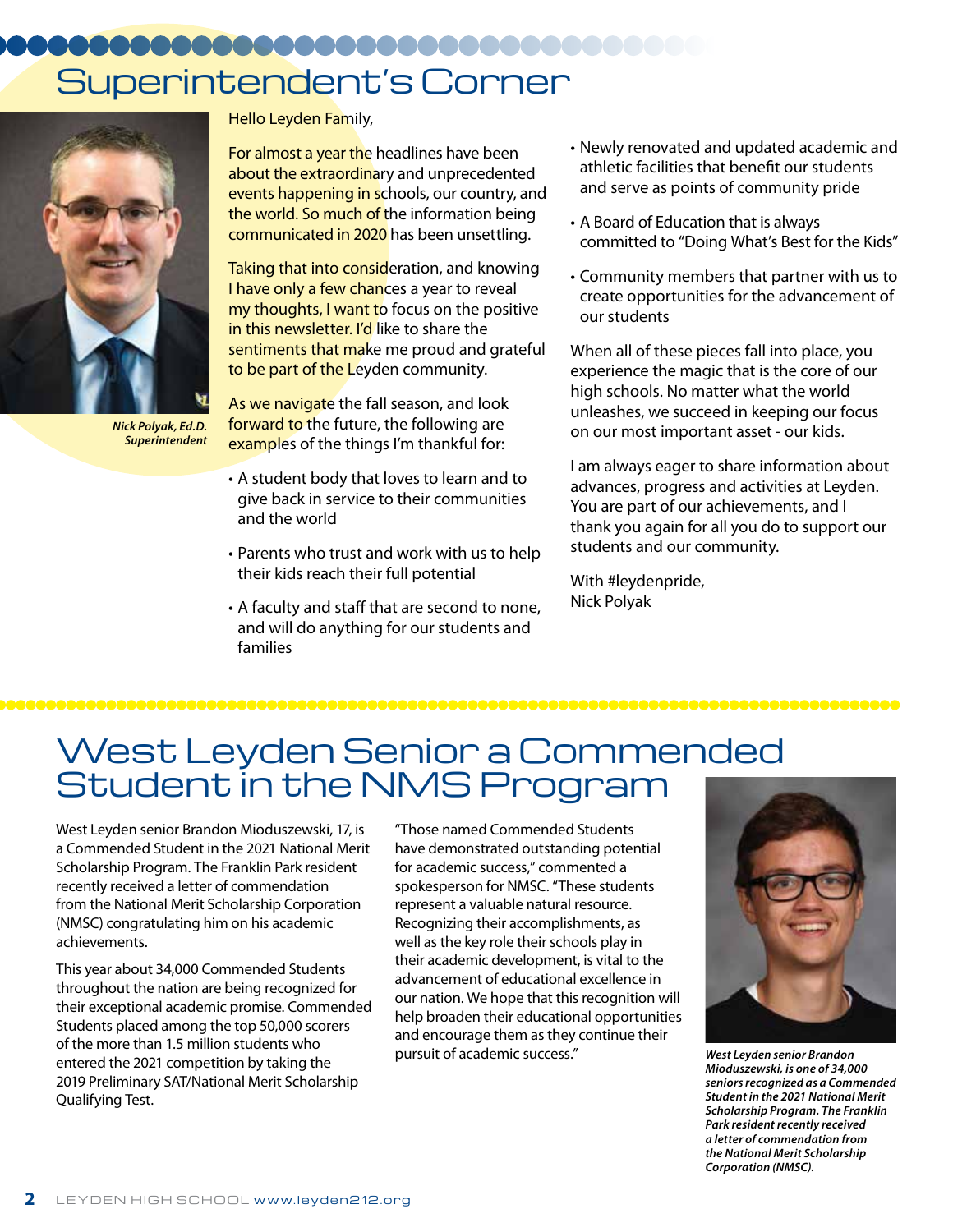### Leyden Celebrates National Hispanic Heritage Month September 15 - October 15

National Hispanic Heritage Month celebrates the culture, traditions, and contributions of Latin people whose heritage is rooted in Latin American countries. September 15 is the starting point for the commemoration as it is

the anniversary of Independence Day for Costa Rica, El Salvador, Guatemala, Honduras, and Nicaragua. Mexico, Chile, and Belize celebrate independence days on September 16, 18, and 21 respectively.

Leyden students and faculty joined the celebration by showcasing Latinx performances, visual, and literary arts. The following activities demonstrate the diverse range of talent represented at Leyden.

#### **Librarians engage students with virtual presentations**

Leyden librarians spoke to students at both campuses about Latinx authors, poets, and the history of the month long celebration. Highlights included a visit from Reyna Grande and Matt De La Pena, authors, who interacted with groups of students courtesy of Zoom. The writers spoke about their life experiences, the challenges they face as Latinx authors and the publication process. They also took questions from students, and encouraged would-be writers to hone the craft by writing and reading every day.







*Emily Avalos - Panther*



*Sophia Cabrera - Creature*



*Estrella Rodrigues - Turtle*

#### **Art students create fantastical ceramic figures**

West campus students in teacher Caroline Felix's Ceramics I class created "alebrijes", brightly colored Mexican folk art sculptures that represent fantastical clay creatures - some real, some unknown. A product of the imagination, the artist creates whimsical figures like a donkey with butterfly wings or a dragon with antlers. Commonly associated with Oaxaca, Mexico, the figures are usually fashioned of paper Mache or carved wood. The students' clay figures were painted, but not fired because of remote instruction.

#### **El Mariachi Monarca de Michoacán**

Victor Gomez, a science and bilingual/ELL teacher at East, serenaded his students virtually with a pre-recorded video of his band El Mariachi Monarca de Michoacán on September 15. The goal was to entertain the students with traditional music they recognize, and to underscore the contributions and influence of Hispanic Americans on the history and culture of the United States. In addition to Gomez, band members include family and friends.



*Victor Gomez, a science and bilingual/ELL teacher at East, serenaded his students virtually with a pre-recorded video of his band El Mariachi Monarca de Michoacán on September 15. The goal was to entertain students with traditional music they would recognize. Pictured from L to R: Vivian Gomez, Andres Gomez, Jose Rangel, Adan Heredia, Victor Gomez, and Steven Hernandez.*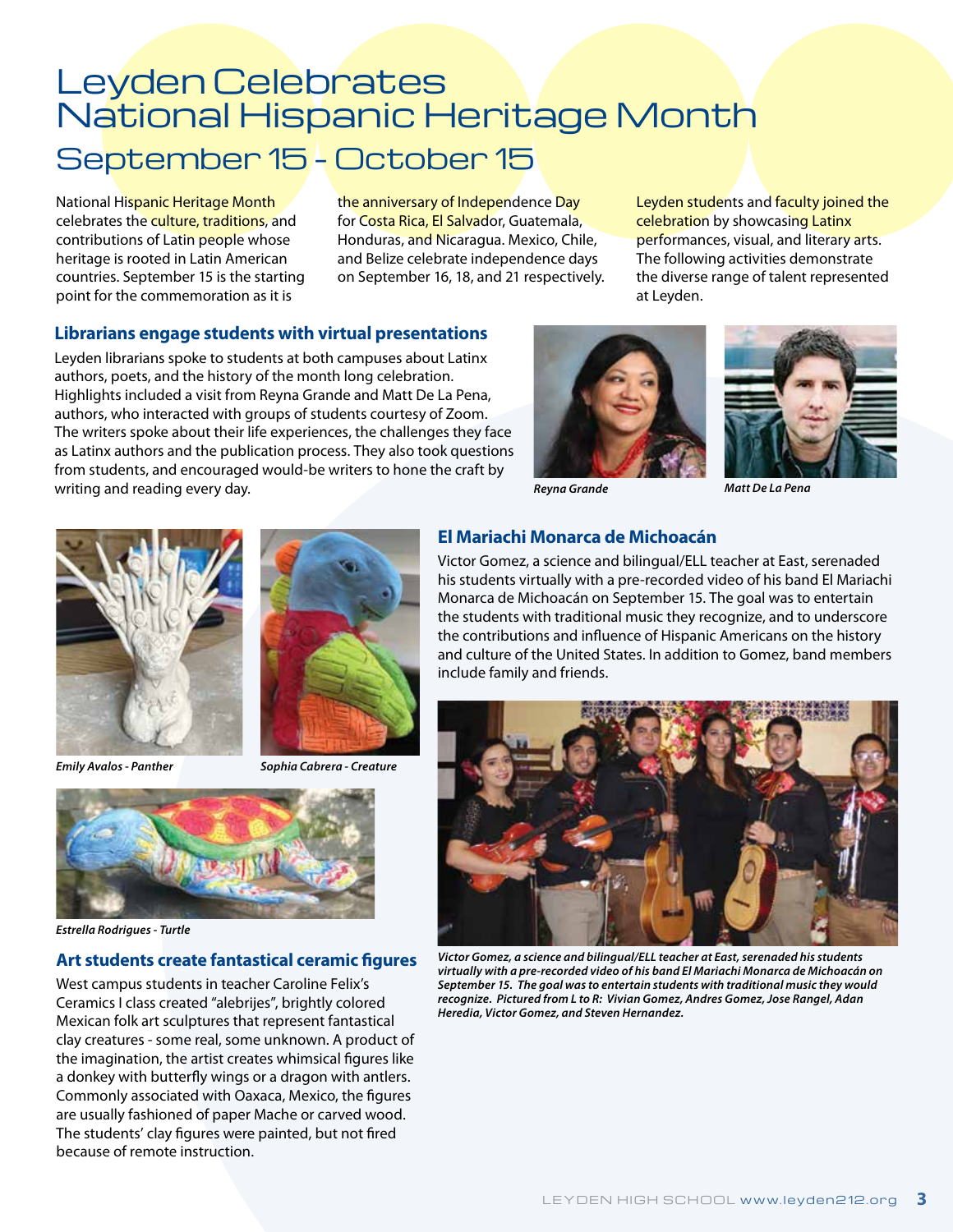#### **Dia de Independencia collages**

East campus language teacher Kathryn Voorhees asked her Spanish I students to create vivid collages that celebrate Dia de Independencia (Independence Day) in Central American countries. Students crafted the collages by searching images on

Día de Indenen **El 15 de septiembre, el Dia de Independencia**

*Olivia Rutkowski*



*Anita Hulova*



Google, selecting those they liked, and arranging the images to create the artwork. After viewing the collages virtually, students discussed the differences between the festivities, and explained how the celebration is practiced in their

*Zofia Szumilas*



#### **Teatro Leyden's remote table reading of** *Wave*

Leyden students, staff, administrators, and playwright Nancy Garcia Loza, presented a remote table reading of Wave, Loza's original script written for Teatro Leyden. The play, about a Mexican family facing separation, civil unrest and hope against hope, was transmitted via Zoom on October 7, and was available to students, parents, staff and community members. The activity partnered Teatro Leyden, a performance art, with the Hispanic heritage celebration.

*In celebration of Hispanic heritage month, a cast composed of students, staff, administrators and playwright, presented a table read of Wave, a play written specifically for Teatro Leyden.*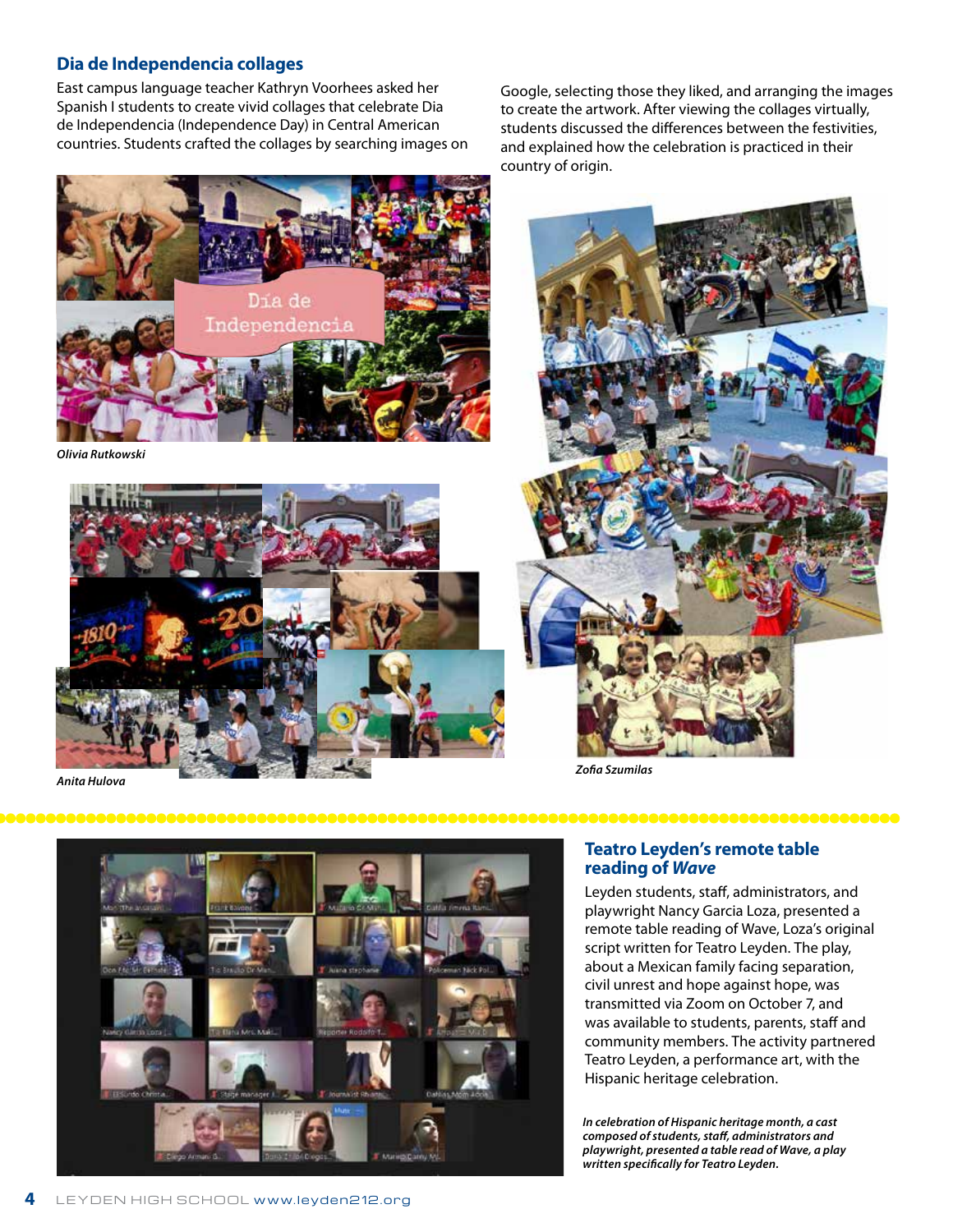## Leyden Athletes: They've Got Game

The persistent virus that has changed our lives had the potential to shutdown Leyden's fall sports teams. But it didn't. That's because our varsity athletes made adjustments based on Centers for Disease Control and Prevention (CDC) and public health guidelines by observing social distancing, wearing masks and maintaining a positive outlook. Student-athletes practiced and competed differently than in previous seasons, but they stayed in the game, and their coaches are proud of their accomplishments.

#### **Boys Varsity Cross Country**

"Our team is built on the idea that we'd have fun while running hard and competing. Given COVID-19 restrictions, the runs where we'd be huddled together talking, laughing, and telling stories were stripped away. But our team rose to the occasion and took precautions seriously so we haven't had a positive COVID case. This year it was clear that our dedicated runners are great student-athletes and great young men who are willing to adapt, overcome, and improvise. They were successful because they chose to commit to the sport and their teammates, and they honored that commitment." — Brad Henning, Varsity Head Coach

#### **Girls Varsity Cross Country**

"Because of masks and social distancing it was difficult to see our girls' happiness during joyful moments or their pain during tough workouts. But we supported each other, and balanced the emotional aspects. I'm very proud of this team for its persistence and for competing when they knew no state championship would occur for us this year. Our girls have worked hard and continued to do so heading into conference and regional meets." — Thomas Cartwright, Varsity Head Coach

### **Girls Varsity Swimming and Diving**

"The swim team did an amazing job of adapting to COVID guidelines. Having a new eight lane pool with a separate diving well at East definitely helped as it allows two girls to swim in a lane, one at each end of the pool. The season was short, but the team still managed to perform best times. Diver Lily Dodgers took first place for diving, Ashley Rozycki took first in the 500 freestyle, and for the first time in over 20 years, the team took second place at the West Suburban Conference Gold Championship meet. It is an exciting year for the team, but the things the girls miss the most are activities we used to do outside of the pool, like team picnics and dinners."

— Chris Cook, Varsity Head Coach

*continued on back cover*



*Boys Varsity Cross Country Team*



*Girls Varsity Cross Country Team*



*Girls Varsity Swimming Team*



*Varsity Diving Team*